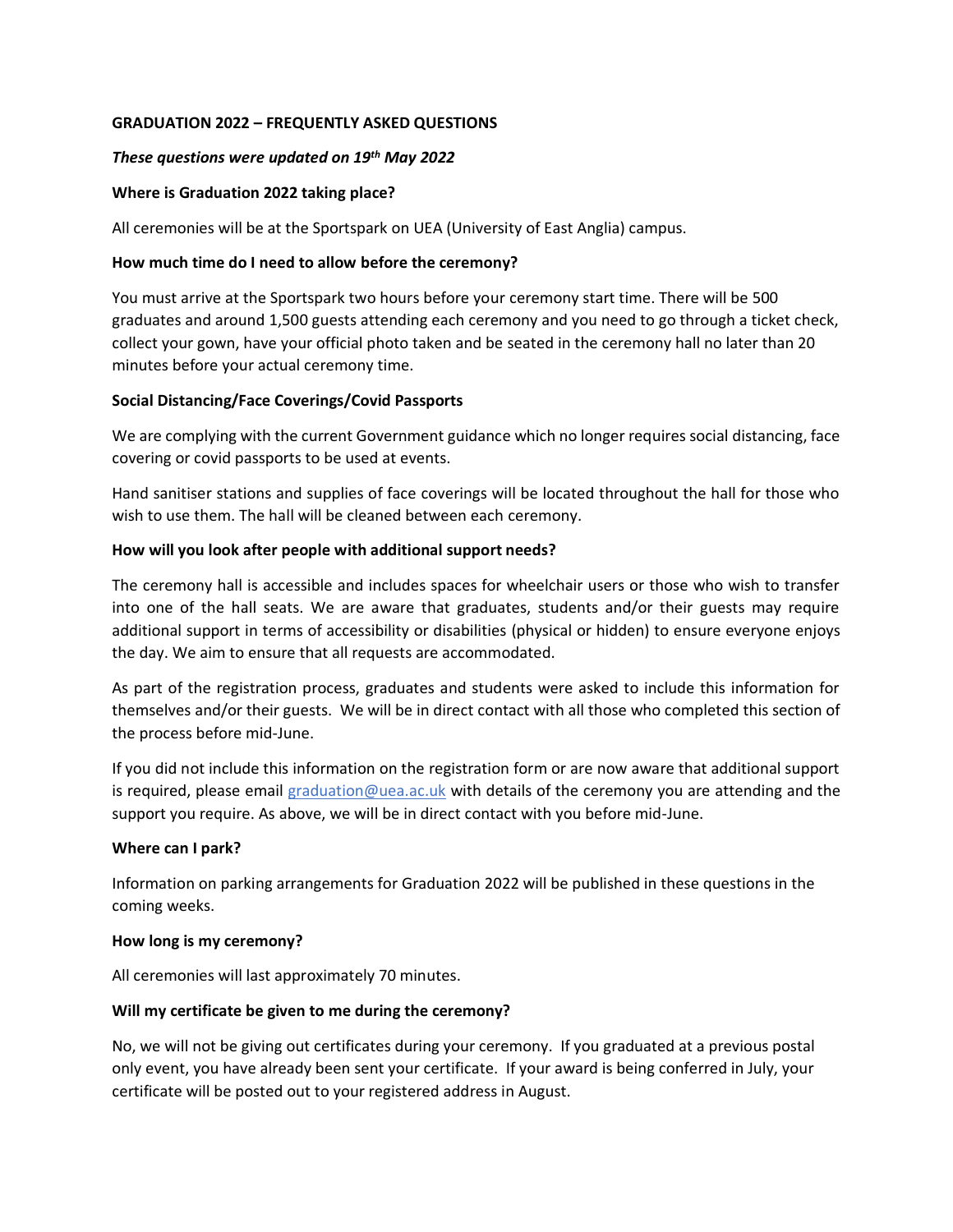# **Do I need to pay for my tickets?**

No. Tickets are free of charge. They will be sent out by email in the week prior to the event.

## **Do children need tickets?**

Children under the age of two can sit on a lap and do not need a ticket. Buggies and car seats must be left outside the ceremony hall. Children aged 2 years and older must sit on their own seat and have a ticket.

### **When will I hear about my ballot tickets?**

Not all students use their 3 guaranteed guest tickets, and the spare ones are entered into the ballot. As we want to ensure that all ceremonies are full, we do have to wait until closer to the event before we can complete it. The ballot will be held during the last week of June, and you will be notified shortly afterwards.

#### **Will the ceremony be live streamed?**

Yes, your ceremony will be live streamed. Further details will be published nearer the event.

### **Can I get a letter of invitation for my guests from overseas?**

Please contact the Student Information Zone at for help with letters of invitation.

## [Student Information Zone \(uea.ac.uk\)](https://www.uea.ac.uk/uea-life/student-support/student-information-zone)

#### **When can I order my gown and my official photography?**

All gowns must be pre-ordered. Your ticket and proof of gown hire must be shown to gain entry to the Sportspark. If you wish to have an official photograph taken this is optional but must also be preordered.

Information on how to order gowns and photography has been sent to all those who have registered to attend. Please direct all queries relating to gown and photography orders to our official gown and photography supplier, Ede & Ravenscroft.

#### **Is there a School photograph after the ceremony?**

For the Class of 2022, where ceremonies are held by School, there will be a group photograph immediately after the ceremony. This will take approximately 20 minutes.

As the ceremonies for the Classes of 2020 and 2021 are not School specific there will not be any School photography after these ceremonies.

#### **What happens after the ceremony?**

There will be a post-ceremony area with a wide variety of local caterers, a bar and live music. You will be able to relax here with your family and friends and begin your celebrations. Further details will be published nearer to the event.

Please contact your School and/or the Student Union for details of any other events and activities.